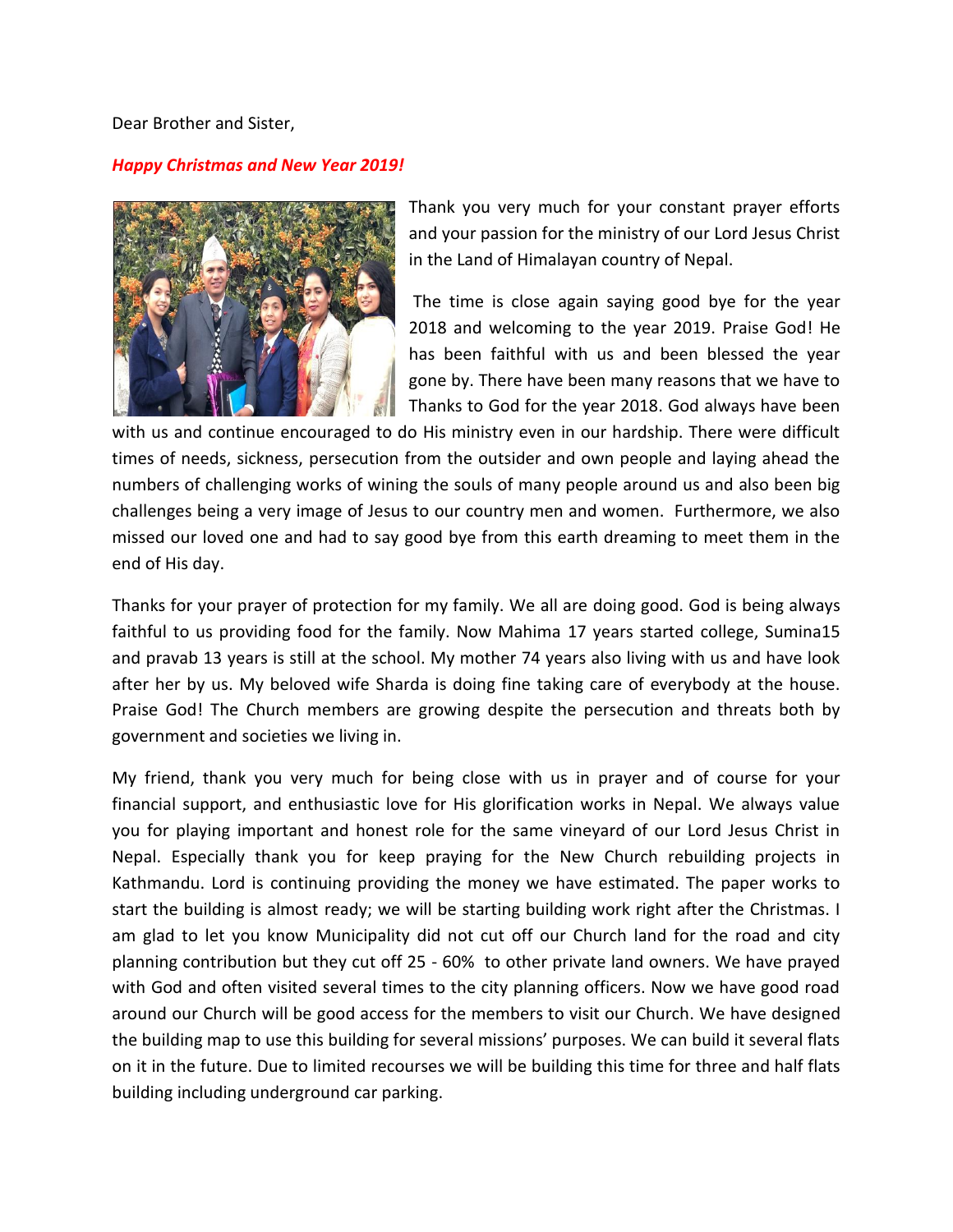**Orphanage** home is doing fine. Now there is big road around our orphanage building.



We had to spend some money to rebuilding the surrounding wall and new gate after government extending the road. Due to the road; value of the property also gone up! Children at the home are doing fine. We still have 10 orphans children couldn't have adopted more than this due to limited recourses. We pray for the enough funds to come care for those destitute children and widows.

**Our branch** churches are doing well both in Dolakha and Dhading district. It is bad news our





pastor Sibaman Tamang 85 years old from Dhading and his 9 others co-workers leaders are warrant to arrest and put in prison for their faith. The case was filed in 1985 when there was a king regime. But there were big political changes in 1990. And the case was not in priority so our men thought it is forgotten and dismissed. But after 33 years present supreme court issued verdict to arrest them for their Christian faith and they are blamed converting other religions' people into Christian faith. The court decision letter has sent to the village government and bands them in their public facilities. It is really bad feeling having looking at their old innocent faces as they are ages of 85 and over 70 years old. Among them Pastor Raj kumar shrestha had been dead 4 years ago. His son Pandav shrestha worships with us. He too surprised to hear this

strange news. Please pray so these old men do not have to go Jail. It is heart breaking news when I phone them and told us they are ready to go Jail for the Lord in their great ages. In according to the constitution of Nepal after the Supreme Court decision they have to go prison. Please pray for the Miracles to happen so those old men do not have to go Jail. Remember Pastor Sibaman tamang is the uncle and his youngest brother Rana bahadur Tamang is Father of our Church pastor Anurodh Lama who is my co-worker in the ministry.